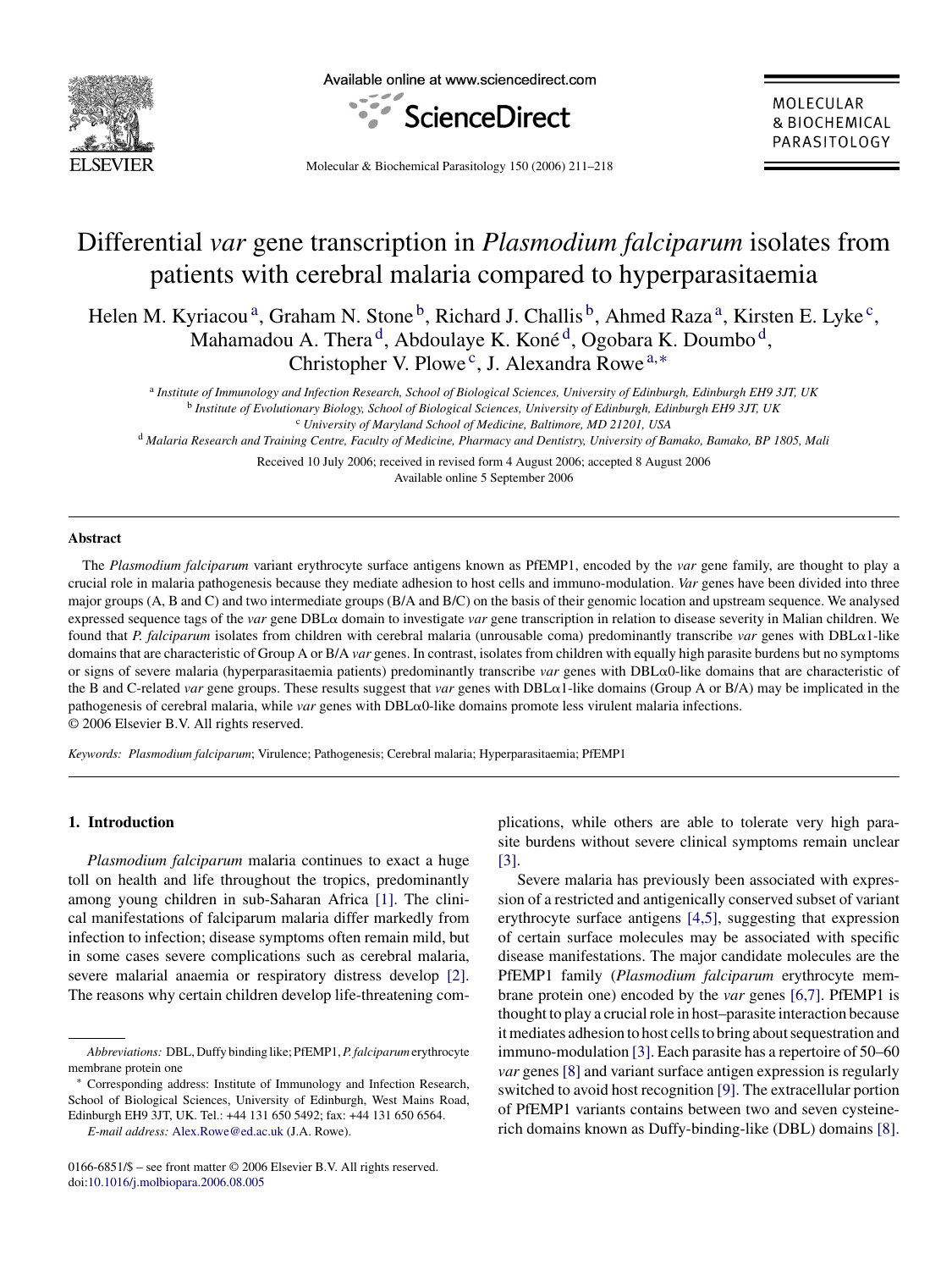DBL domains have been classified into five types,  $\alpha - \varepsilon$ , on the basis of consensus motifs, plus a sixth heterogeneous group, DBL-X [\[8,10\].](#page-6-0) The PfEMP1 DBL $\alpha$  domain occurs towards the N-terminus of the protein and is the most well-conserved DBL domain. Two distinct types of  $DBL\alpha$  domain have been described ( $\alpha$  and  $\alpha$ 1), which differ in the number of conserved cysteines and other hydrophobic residues [\[11\].](#page-7-0) For clarification purposes we have here named the two distinct types of  $DBL\alpha$ domain as  $DBL\alpha0$  and  $DBL\alpha1$ .

On the basis of the full genomic sequence of the 3D7 *P. falciparum* clone, *var* genes have been classified into three major groups (A, B and C) and two intermediate groups (B/A and B/C) defined by the presence of one of three conserved  $5'$  upstream sequences (UpsA, UpsB or UpsC), and by the gene's position and orientation within a chromosome (summarised in Table 1) [\[8,12,13\].](#page-6-0) The Group A and B/A genes are larger and have a more complex domain structure than the other groups [\[12\].](#page-7-0) All of the Group A genes have a  $DBL\alpha1$  type N-terminal domain, and two out of four B/A genes have a hybrid  $DBL\alpha$  domain with some  $DBL\alpha$ 1-like features including the lower number of conserved cysteine residues [\[11\].](#page-7-0) All of the 3D7 Group B,  $B/C$  and C *var* genes have  $DBL\alpha$ <sup>0</sup> N-terminal domains [\[11,12\].](#page-7-0) Amplification of expressed  $DBL\alpha$  sequence tags using degenerate primers [\[14\]](#page-7-0) gives approximately 300–400 base pairs of sequence that can be used to assign expressed *var* genes to either DBL $\alpha$ 1-like sequences (Group A or B/A) or DBL $\alpha$ 0-like sequences (Group B, C, B/C or B/A) on the basis of the number of conserved cysteine residues in the amplified tag sequence (Table 1).

It has been suggested that the *var* gene groups may recombine separately [\[12,13\], a](#page-7-0)nd there is some evidence for different functional properties between groups. Binding to the endothelial receptor CD36 is a property of Group B, B/C and C genes but not Group A genes [\[11\], w](#page-7-0)hereas binding to uninfected erythrocytes to mediate rosetting (a virulence-associated phenotype) [\[15,16\]](#page-7-0) is a property of the DBL $\alpha$ 1 domain of some Group A genes [\[17,18\].](#page-7-0) A recent experiment showed up-regulation of some Group A *var* genes in a *P. falciparum* laboratory clone selected using semi-immune serum to express variant surface antigens characteristic of severe malaria [\[19\].](#page-7-0) Taken together these studies raise the hypothesis that parasite virulence and clinical disease severity in malaria patients could be related to transcription of particular *var* gene groups. Recent studies on *var* gene transcription and malaria severity in clinical isolates have, however, reached conflicting results [\[20–23\]. T](#page-7-0)his may be

because severe malaria encompasses a variety of clinical syndromes (e.g. cerebral malaria, severe anaemia, respiratory distress, prostration) [\[2\],](#page-6-0) and these syndromes may have different underlying pathogenic mechanisms[\[3\]. S](#page-6-0)ignificant associations between *var* gene groups and clinical disease may be masked unless strictly defined clinical groups are assessed along with suitable control groups [\[24,25\].](#page-7-0)

We aimed to investigate the hypothesis that parasite virulence and clinical disease severity in African children are associated with the transcription of distinct subsets of *P. falciparum var* genes. We examined *P. falciparum* isolates from patients with one of the commonest and most virulent forms of severe malaria, cerebral malaria (unrousable coma), compared to isolates from controls with equally high parasite burdens but non-virulent disease (hyperparasitaemia patients). Our data show that *P. falciparum* isolates from cerebral malaria patients are significantly more likely to transcribe *var* genes with  $DBL\alpha$ 1-like domains characteristic of Group A and B/A *var* genes than isolates from patients with non-severe hyperparasitaemia, which predominantly transcribe *var* genes with  $DBL\alpha0$ -like domains.

## **2. Materials and methods**

#### *2.1. Sample collection and RNA extraction*

The samples were collected as part of the Bandiagara Malaria Project case-control study of severe malaria that has been described in detail previously [\[26,27\]. B](#page-7-0)lood samples were collected from children with malaria after informed consent from parents or guardians, and all protocols received institutional review board approval. Blood samples were suspended in glycerolyte after lymphocyte separation via density centrifugation and frozen to  $-70^{\circ}$ C. A blood spot from each isolate was made on 3 MM Whatman paper for genomic DNA extraction. Frozen samples were shipped to Edinburgh where they were thawed by standard methods and cultured for 8–24 h until the parasites were a mixture of late ring stage and early pigmentedtrophozoite stage (morphologically equivalent to approximately 16–20 h post-invasion in a laboratory strain). This was done in order to study parasite stages in which the full length *var* mRNA is present [\[28\],](#page-7-0) while avoiding the early ring stage, when some authors claim multiple non-specific *var* transcription occurs [\[29\].](#page-7-0) The cultured cells were solubilised in Trizol and stored at  $-70$  °C. RNA was extracted as described [\[28\].](#page-7-0)

| Table 1                                                 |  |  |
|---------------------------------------------------------|--|--|
| Characteristics of <i>P. falciparum var</i> gene groups |  |  |

| <i>var</i> gene<br>group | Upstream<br>sequence | Position     | Orientation (direction)<br>of transcription) | No. of genes<br>in $3D7$ | No. of DBL<br>domains | DBL $\alpha$ 0/ $\alpha$ 1                    | No. of cysteines<br>in amplified tag |  |
|--------------------------|----------------------|--------------|----------------------------------------------|--------------------------|-----------------------|-----------------------------------------------|--------------------------------------|--|
| А                        | UpsA                 | Subtelomeric | Telomeric                                    | 10                       | $2 - 5$               | $DBL\alpha1$                                  |                                      |  |
| B/A                      | UpsB                 | Subtelomeric | Centromeric                                  | 4                        | $4 - 7$               | DBL $\alpha$ 1 or DBL $\alpha$ 0 <sup>a</sup> | $2$ or 4                             |  |
| B                        | UpsB                 | Subtelomeric | Centromeric                                  | 21                       | $2 - 3$               | $DBL\alpha0$                                  |                                      |  |
| B/C                      | UpsB                 | Central      | Telomeric                                    | 10                       | $2 - 3$               | $DBL\alpha0$                                  |                                      |  |
| C                        | U <sub>DS</sub> C    | Central      | Telomeric                                    | 13                       | $2 - 3$               | $DBL\alpha0$                                  |                                      |  |

<sup>a</sup> Two of the 3D7 Group B/A *var* genes (PFL0020w and MAL6P1.4) have a DBL $\alpha$ 0 domain and two (PF08<sub>-</sub>0140 and MAL6P1.316) have a hybrid DBL $\alpha$ 0/ $\alpha$ 1 domain that is DBLα0-like at the N-terminus but DBLα1-like in the expressed sequence tag region (i.e. it has two rather than four conserved cysteine residues).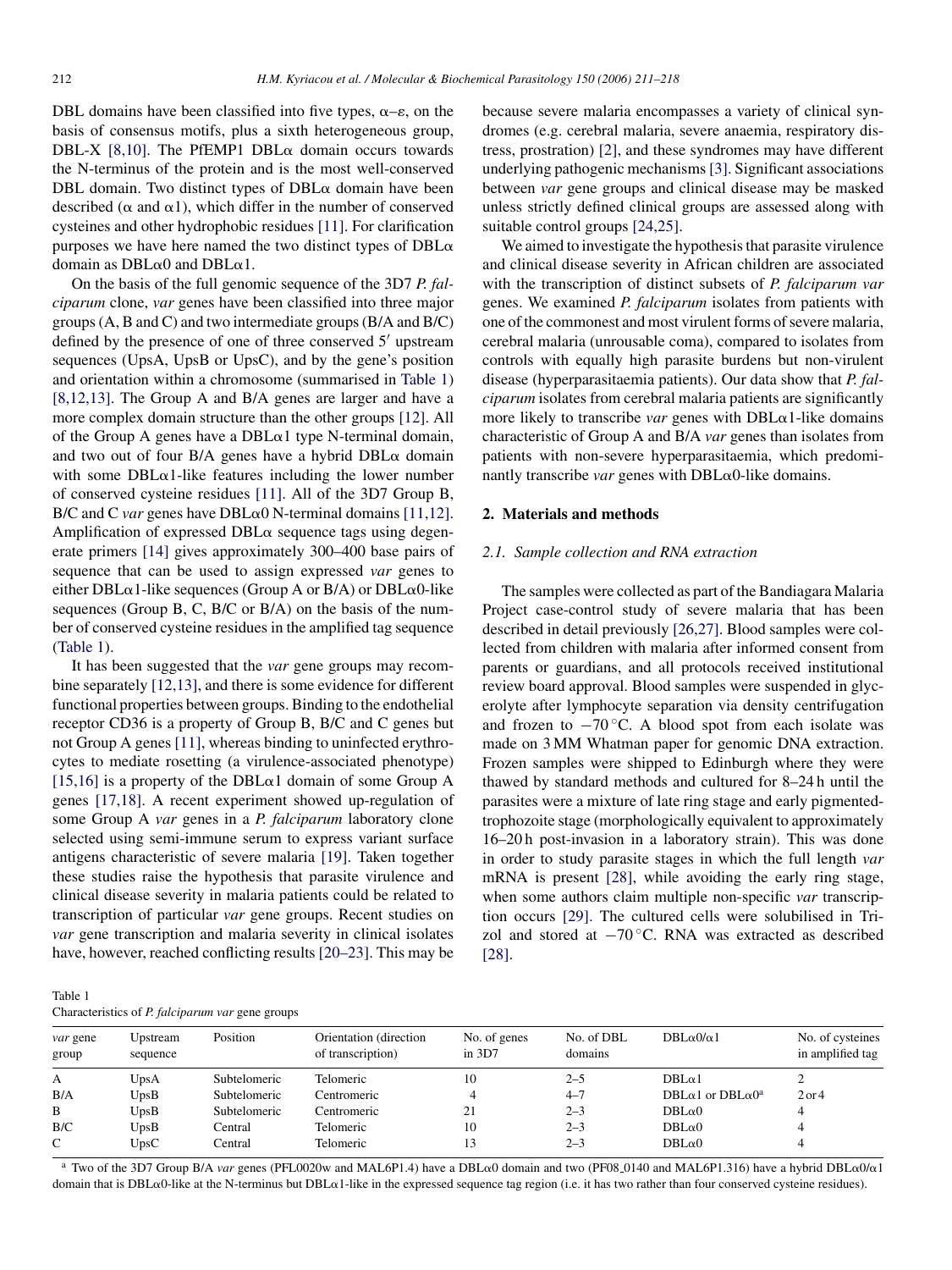#### *2.2. DNA extraction and genotyping*

DNA was extracted from blood spots on filter paper using chelex-100 extraction [\[30\]. T](#page-7-0)he minimum number of genotypes per isolate was estimated by genotyping PCR with primers to MSP1 and MSP2 [\[31\].](#page-7-0)

#### *2.3. cDNA preparation*

RNA was treated for 30 min at room temperature with 1.5 units DNAase (Gibco) to remove any contaminating genomic (g) DNA. cDNA was prepared using Superscript First Strand Synthesis System (Invitrogen) with random hexamers according to manufacturers instructions.

# *2.4. RT-PCR*

Reverse-transcriptase (RT)-PCR was used to amplify a region of 300-400 bp of the *var* DBL $\alpha$  domain using unbiased degenerate primers  $\alpha$ AF' and  $\alpha$ BR [\[14,21\]. T](#page-7-0)hese primers are capable of amplifying the entire *var* gene repertoire of 3D7 apart from the strain-transcending *var2CSA* gene implicated in malaria in pregnancy [\[32\]](#page-7-0) and the type 3 *var* genes that are of unknown function. Amplification conditions were as described [\[14\]](#page-7-0) with a hot start (95 °C, 5 min) followed by 35 cycles of 95 °C, 20 s; 42  $\degree$ C, 20 s; 60  $\degree$ C, 1 min. Samples without RT were used in all reactions to exclude gDNA contamination.

## *2.5. PCR for upstream regions*

Upstream PCRs were carried out on gDNA using upstream primers UpsA (5 -TAT TYH ATK TAT TAY ATT TGT TGT A) UpsB (5 -GTT AGA ACA TTT AAA ATT ATA) and UpsC (5 -AVA GAW ATA TGR TAG ATA YAG), based on sequences from 3D7, and a gene-specific  $DBL\alpha$  primer for each isolate. Amplification conditions were 35 cycles of 94  $°C$ , 5 s; 46 °C, 15 s;  $60^{\circ}$ C, 2 min. The upstream sequence of the predominant *var* gene from nine isolates was studied. The remaining upstream sequences were not studied due to lack of parasite material.

#### *2.6. Cloning and sequencing*

PCR and RT-PCR products were run on agarose gels and extracted (Gel Extraction Kit, QIAGEN) then cloned (TA cloning kit, Invitrogen), and used to transform One Shot TOP10F competent cells (Invitrogen). Transformed cells were grown overnight and individual white colonies were selected for culture. Plasmids were extracted from overnight cultures using a miniprep kit (QIAGEN), and were sequenced using BigDye terminator reaction mix (Applied Biosciences).

## *2.7. Sequence analysis*

Sequences were analysed using Lasergene software (DNAS-TAR Inc). Contigs were created with a minimum percentage match of 95% to classify sequences for each isolate. Amino acid sequences were aligned using MUSCLE [\[33\]](#page-7-0) and the

alignment converted into a nucleotide alignment with Tranalign ([http://bioweb.pasteur.fr/docs/EMBOSS/tranalign.html\)](http://bioweb.pasteur.fr/docs/EMBOSS/tranalign.html)

## *2.8. Phylogenetic network*

A phylogenetic network was generated rather than a traditional phylogenetic tree because *var* genes are subject to recombination. The network allows visualisation of ambiguous and conflicting signals in the dataset due to recombination or other factors [\[34\].](#page-7-0) Splits computed from the data are represented as parallel edges rather than single branches and the network provides an implicit representation of evolutionary history [\[34\]. T](#page-7-0)he phylogenetic network was generated in SplitsTree 4.4 [\[34\]](#page-7-0) using the Neighbor-Net distances transformation [\[35\]](#page-7-0) and equal angle splits transformation [\[36\].](#page-7-0)

#### **3. Results**

Twenty-six *P. falciparum* field isolates were obtained from a vaccine trial site in Mali with intense seasonal transmission of *P. falciparum* (up to 20–60 infected bites per person per month at the peak of the July–December transmission season [\[37\]\).](#page-7-0) Blood was obtained from children with cerebral malaria (unrousable coma with a Blantyre coma score ≤2 and no other detectable cause of coma), non-severe hyperparasitaemia (>500, 000 parasites per microlitre of blood but with no symptoms or signs of severe disease) or uncomplicated malaria (fever and *P. falciparum* parasitaemia with no evidence of severe malaria or hyperparasitaemia). Hyperparasitaemia is generally considered to be an indication of severe malaria using World Health Organisation criteria [\[38\]. H](#page-7-0)owever, African children with hyperparasitaemia and no other symptoms or signs of severe disease have a very low mortality rate, and hyperparasitaemia in sub-Saharan Africa can thus be considered as a form of non-severe malaria [\[2,26\].](#page-6-0)

There were no significant differences in patient age across the three clinical categories ([Table 2\)](#page-3-0). The cerebral malaria and hyperparasitaemia patients did not differ significantly in parasitaemia, but the uncomplicated malaria patients had significantly lower parasitaemias than the other two groups ([Table 2\).](#page-3-0) We therefore considered the hyperparasitaemia isolates to provide a better control group for the cerebral malaria isolates than the uncomplicated malaria isolates, because the major difference between the cerebral and hyperparasitaemia isolates is in parasite virulence and disease severity rather than parasite burden. Parasite rosette frequency was significantly associated with disease severity, as expected in isolates from Africa [\(Table 2\)](#page-3-0) [\[15,16\]. M](#page-7-0)ultiple genotypes were present in most isolates (range 1–5), and there was no significant difference in the number of genotypes between the three clinical categories [\(Table 2\).](#page-3-0)

The transcribed  $DBL\alpha$  *var* gene sequences from each isolate were amplified by reverse transcriptase-PCR using unbiased degenerate primers [\[14\].](#page-7-0) The RT-PCR products were cloned and 14–19 recombinant plasmids with *var* gene inserts were sequenced per isolate. Identical sequences from the same isolate were defined as isolate sequence a, b, c etc. in decreasing order of abundance (GenBank accession numbers DQ367086-DQ367226). The number of distinct DBLa var gene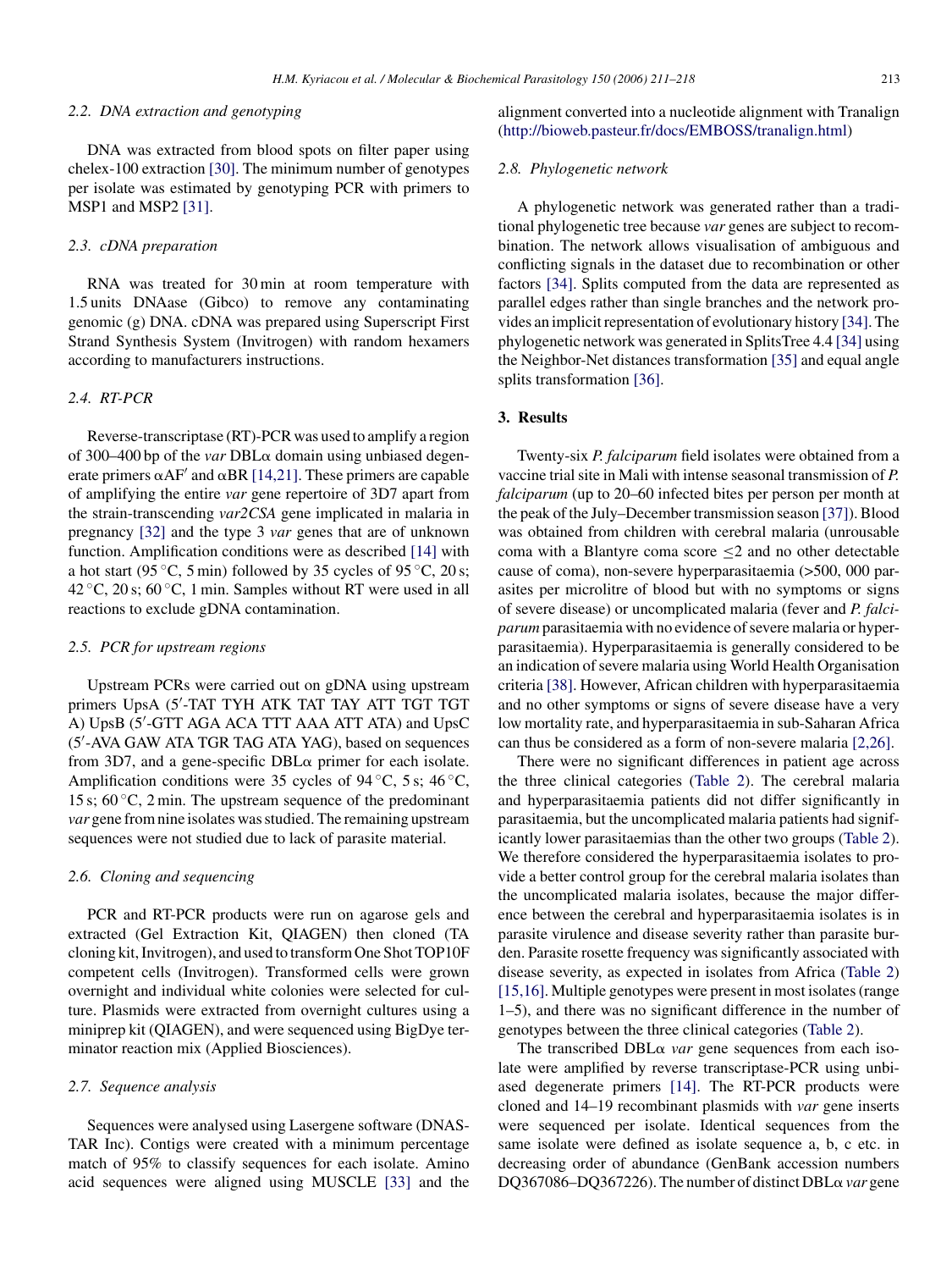| Malaria disease category | Age (months)             | Parasitaemia (%)                       | Rosette frequency <sup>a</sup> $(\% )$ | Genotypes    |
|--------------------------|--------------------------|----------------------------------------|----------------------------------------|--------------|
|                          | $(\text{mean} \pm S.D.)$ | $(\text{mean} \pm S.D.)$               | (median:25th, 75th percentiles)        | (mean:range) |
| Uncomplicated            | $45.8 \pm 28.0$          | $3.3 \pm 1.5$                          | 8.0:0, 15.8                            | $2.4(1-4)$   |
| Hyperparasitaemia        | $42.5 \pm 16.9$          | $11.9 \pm 3.9$                         | 9.5:0.18.0                             | $2.6(1-4)$   |
| Cerebral malaria         | $35.2 \pm 22.0$          | $12.3 \pm 6.3$                         | 22.0:19.8, 46.8                        | $2.2(1-5)$   |
| P values                 | $>0.45^{\rm b}$          | $0.83$ H:C <sup>c</sup> , <0.001 U:C/H | 0.03 <sup>d</sup>                      | $>0.48^e$    |

<span id="page-3-0"></span>Table 2 Summary of patient and parasite isolate details

<sup>a</sup> Percent of mature-stage infected erythrocytes that bind two or more uninfected erythrocytes.

<sup>b</sup> Uncomplicated: cerebral *P* = 0.46, uncomplicated: hyperparasitaemia *P* = 0.72, cerebral:hyperparasitaemia *P* = 0.68, Student's *t*-test.

<sup>c</sup> H: hyperparasitaemia; C: cerebral malaria; U: uncomplicated malaria. Student's *t*-test.

<sup>d</sup> Kruskal–Wallis test.

<sup>e</sup> Uncomplicated: cerebral *P* = 0.72, uncomplicated: hyperparasitaemia *P* = 0.72, cerebral:hyperparasitaemia *P* = 0.49, Student's *t*-test.

sequences detected per isolate varied between 1 and 14, and almost every isolate showed a predominant gene (Fig. 1). Identical or almost identical sequences from different isolates were rare, indicating minimal overlap in *var* gene repertoires between isolates (see Supplementary material for further details). There was no significant difference in the number of distinct  $DBL\alpha$ sequences per isolate detected in each clinical category (cerebral malaria: median 5, range 1–9; hyperparasitaemia: median 6.5, range 2–14; uncomplicated malaria: median 4, range 2–10,  $P = 0.72$ , Kruskall–Wallis test). Further experiments to validate the reproducibility of these data are shown in the [Supplementary](#page-6-0) [material \(Fig. S1\).](#page-6-0)

There was a highly significant difference between clinical categories in the percentage of *var* genes amplified that were  $DBL\alpha$ 1-like. 80.1% of the *var* gene sequences amplified from the cerebral malaria isolates were  $DBL\alpha$ 1-like, compared to only 25.7% of the sequences from the hyperparasitaemia isolates and 40.5% of the sequences from the uncomplicated malaria patients  $(P < 0.001$ , Chi-square test, Fig. 1). If only the predominant gene from each isolate was examined, a marked difference remained between the cerebral malaria and hyperparasitaemia isolates  $(P = 0.013$ , Fishers Exact test, [Fig. 2\),](#page-4-0) but not between any other group (uncomplicated versus hyperparasitaemia, *P* = 0.294; uncomplicated versus cerebral, *P* = 0.131, Fishers Exact test). There was a significant positive correlation between the proportion of  $DBL\alpha 1$ -like sequences and the rosette frequency (Rho =  $0.520$ ,  $P = 0.009$ , Spearman Rank correlation).

The contrast between the *var* genes transcribed by the isolates from cerebral malaria patients compared to hyperparasitaemia patients was also demonstrated by mapping clinical categories across a phylogenetic network of  $DBL\alpha$  sequence tags ([Fig. 3\).](#page-4-0) A phylogenetic network was used rather than a traditional phylogenetic tree because *var* genes are subject to recombination, a process that can generate conflicting signals in tree-building and can be a significant source of error [\[34\].](#page-7-0) For reference, a selection of  $DBL\alpha$  sequence tags from the three major Groups A, B and C from the fully sequenced *P. falciparum* laboratory clone 3D7 [\[8\]](#page-6-0) were included, plus four 3D7 genes with intermediate characteristics (B/A or B/C). In the phylogenetic network the sequences fell into two major clades [\(Fig. 3\)](#page-4-0). All of the sequences to the left of the dotted line are  $DBL\alpha 0$ -like (i.e. they contain four cysteine residues in the expressed sequence tag), whereas all of the sequences to the right of the dotted line are

| <b>UNCOMPLICATED</b>   | CEREBRAL                      | <b>HYPERPARASITAEMIA</b> |  |  |  |  |
|------------------------|-------------------------------|--------------------------|--|--|--|--|
| U1                     | CM <sub>1</sub>               | HYP1                     |  |  |  |  |
| (15)                   | (18)                          | (15)                     |  |  |  |  |
| 14                     | 19                            | 0                        |  |  |  |  |
| U <sub>2</sub>         | CM <sub>2</sub>               | HYP2                     |  |  |  |  |
| (15)                   | (14)                          | (15)                     |  |  |  |  |
| 8                      | 28                            | 16                       |  |  |  |  |
| U3                     | CM <sub>3</sub>               | HYP3                     |  |  |  |  |
| (17)                   | (14)                          | (18)                     |  |  |  |  |
| 8                      | 20                            | $\overline{4}$           |  |  |  |  |
| U4                     | CM4                           | HYP4                     |  |  |  |  |
| (15)                   | (17)                          | (15)                     |  |  |  |  |
| 21                     | 22                            | 20                       |  |  |  |  |
| U <sub>5</sub>         | CM <sub>5</sub>               | HYP <sub>5</sub>         |  |  |  |  |
| (19)                   | (18)                          | (15)                     |  |  |  |  |
| 2                      | 96                            | 15                       |  |  |  |  |
| $\overline{U6}$        | CM <sub>6</sub>               | HYP6                     |  |  |  |  |
| (19)                   | (17)                          | (16)                     |  |  |  |  |
| 23                     | 64                            | 20                       |  |  |  |  |
| U7                     | CM7                           | HYP7                     |  |  |  |  |
| (16)                   | (17)                          | (16)                     |  |  |  |  |
| 0                      | 20                            | 0                        |  |  |  |  |
| U8                     | CM <sub>8</sub>               | HYP8                     |  |  |  |  |
| (18)                   | (19)                          | (17)                     |  |  |  |  |
| 0                      | 0                             | 0                        |  |  |  |  |
| U9<br>(14)<br>$\Omega$ | CM <sub>9</sub><br>(16)<br>41 |                          |  |  |  |  |

Fig. 1. Frequencies of distinct  $DBL\alpha$  tags in each isolate. The pie charts represent the relative number of different DBL $\alpha$  var gene sequences detected in each isolate by RT-PCR, cloning and analysis of 14–19 mini-prep clones per isolate. The number of sections in each pie represents the number of distinct  $DBL\alpha$  tags detected, and the size of each section represents the relative frequency of each DBL $\alpha$  tag. Bracketed numbers indicate the exact number of mini-prep clones sequenced for each isolate. The sample name is in the top left corner of each box and the rosette frequency (percentage of mature infected erythrocytes binding two or more uninfected erythrocytes) in the bottom left corner. White segments represent DBLα1-like *var* genes (i.e. two conserved cysteine residues in the amplified DBLα tag) whereas grey segments represent DBLα0-like *var* genes  $(i.e.$  four conserved cysteine residues in the amplified DBL $\alpha$  tag).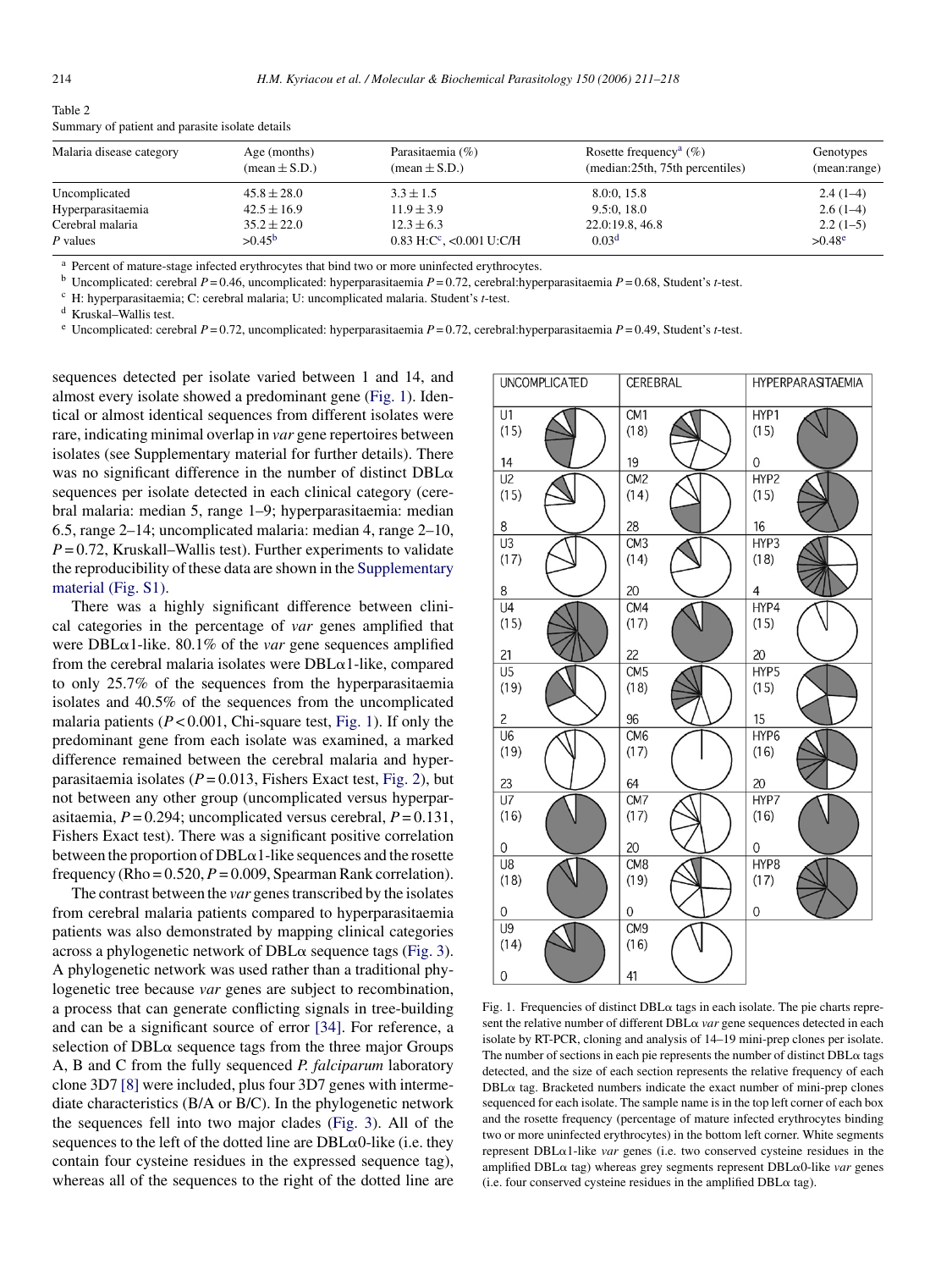<span id="page-4-0"></span>

|                                            |  | *** ** ** ** **** |  |  | $\star$ .                                  |  |                         |  |                                                                               |                           | ********** |  |
|--------------------------------------------|--|-------------------|--|--|--------------------------------------------|--|-------------------------|--|-------------------------------------------------------------------------------|---------------------------|------------|--|
|                                            |  |                   |  |  | CM1a VREYWWALNRDOVWKAITCKAPTG---ADYFVYKP   |  | -NGVRTFTN-TKCRHN-       |  |                                                                               | -EG-IVPTNLDYVPOYLR        |            |  |
| CM2a                                       |  |                   |  |  | IREYWWALNRNDVWEALTCSAPGD---AKYVKYFA-       |  | SNTTIVSF-DOCGHN-        |  |                                                                               | -DM-DVPTNLDYVPOFLR        |            |  |
| СМЗа                                       |  |                   |  |  | LREAWWTANRDOVWKAITCKAPTG---AHYFLKSS-       |  | <b>PDFKLFSN-DYCGHK-</b> |  |                                                                               | -OG-NVPTNLDYVPOYLR        |            |  |
|                                            |  |                   |  |  | CM4a LREDWWDANRKKVWDAITCDAAGG----RYFRATC-- |  | -GGGTSSTN-TOCRCA-       |  |                                                                               | -ANIDPPTYFDYVPOYLR        |            |  |
| СМ5а                                       |  |                   |  |  | LREAWWKANRDOVWKAITCKAPPK - -- VDYFIKNS     |  | DGSRGFTSOGOCGRN         |  |                                                                               | -EI-NVPTNLDYVPQFLR        |            |  |
| СМба                                       |  |                   |  |  | LRDAWWKVNRDOVWKAITCEAPGD---AHYFRKGP-       |  | -DGSDVFSNSGPCGRD-       |  |                                                                               | <b>-EA-TIPTYLDYVPOFLR</b> |            |  |
| CM7a                                       |  |                   |  |  | LREYWWALNROEIWKAITCKAPTG---ADYFVYKP-       |  | -NGVRTFTN-TKCGHK-       |  |                                                                               | -DN-NVPTNLDYVPOYLR        |            |  |
|                                            |  |                   |  |  | CM8a LREAWWKVNRDOVWRAITCEAPOK---VDYFRKGL-  |  | <b>DGSDVFTSOGYCGRK</b>  |  |                                                                               | -EA-PVPTYLDYVPOFLR        |            |  |
| СМ9а                                       |  |                   |  |  | LREDWWTANRHTVWEAMTCDAPEK---AHYFKPSE-       |  | -NNTOYFSN-IYCGRD-       |  |                                                                               | <b>-EK-KVHTNLDYVPOFLR</b> |            |  |
| HYP1a                                      |  |                   |  |  | LREDWWNANRKKVWDAITCDAAGG----RYFRATC--      |  | --GKNDSWTE-KKCRCA----   |  |                                                                               | -ANIDPPTYFDYVPOYLR        |            |  |
| HYP2a                                      |  |                   |  |  | LREDWWELNRLEVWKAITCNAWGN----TYFRGTC-       |  | SNNTALAK-NNCOCI--       |  |                                                                               | -DG-TVPTNFDYVPQYLR        |            |  |
| HYP3a                                      |  |                   |  |  | IREYWWALNRNDVWEALTCSAPGD---AKYVKYFR-       |  | SNTTIVSF-DOCGHN----     |  |                                                                               | -DM-DVPTNLDYVPOFLR        |            |  |
| HYP4a                                      |  |                   |  |  | LREYWWNANRDOVWKAITCHVGKD---DAYFRNSS-       |  | -GGEYKFTS-GYCGRD----    |  |                                                                               | -ER-NVPTNLDYVPOFLR        |            |  |
| HYP5a                                      |  |                   |  |  | LREDWWDANRGTVWKAITCKAEON---NKYFRHTC-       |  | - GGGKNPTH-AKCOCV-      |  |                                                                               | -TH-DVPTYLDYVPOYLR        |            |  |
| HYP6a                                      |  |                   |  |  | LREDWWNNNRKMVWRAITCGAAGG----EYFRKTC-       |  | -GSAKTPTN-KOCRCI----    |  |                                                                               | -SG-DPPTYFDYVPOYLR        |            |  |
| HYP7a                                      |  |                   |  |  |                                            |  |                         |  | VREYWWALNRODVWKAITCDEENKLASASYFRATCSDRDRNGTFSOAN-KYCRCDKEKSANADOVPTYFDYVPOYLR |                           |            |  |
| HYP8a LREDWWNNNRIMVWRAITCGAGQI---DNYFRDAC- |  |                   |  |  |                                            |  | SGGTTLTO-GKCRCP-        |  |                                                                               | IY-KVPTYFDYVPOFLR         |            |  |
|                                            |  |                   |  |  |                                            |  |                         |  |                                                                               |                           |            |  |

Fig. 2. Alignment of DBLα domains. A MUSCLE alignment of the predominant gene transcribed by *P. falciparum* isolates from cerebral malaria and hyperparasitaemia patients. The second half of the expressed sequence tag is shown and the position of the residues that distinguish  $DBL\alpha0$ -like domains (cysteines present) from DBL $\alpha$ 1-like domains (cysteines missing) are arrowed, and the cysteine residues are boxed. The predominant gene in 8/9 isolates from cerebral malaria patients is of the DBL $\alpha$ 1-like type, whereas the predominant gene in 6/8 hyperparasitaemia isolates is of the DBL $\alpha$ 0-like type. This difference is significant by Fishers Exact test (*P* = 0.013). Symbols: (\*) indicates conserved residues; (:) indicates conservative substitution; (·) indicates semi-conservative substitution.



Fig. 3. Phylogenetic network showing relationships between var gene DBL $\alpha$  sequence tags transcribed by *P. falciparum* isolates, generated using Neighbour-Net [\[35\]. S](#page-7-0)equences transcribed by isolates from African children with cerebral malaria (CM, red), hyperparasitaemia (HYP, blue), and uncomplicated malaria (U, green) are compared to a selection of *var* genes from the laboratory clone 3D7. For the 3D7 genes, the gene name is preceded by A, B, C, BA or BC to indicate the group to which the gene belongs. The sequences fall into two major clades, with the DBL $\alpha$ 0-like sequences to the left of the dotted line and the DBL $\alpha$ 1-like sequences to the right. For the predominant gene from nine of the Malian isolates, the *var* gene upstream region was determined by PCR and is indicated as a boxed letter.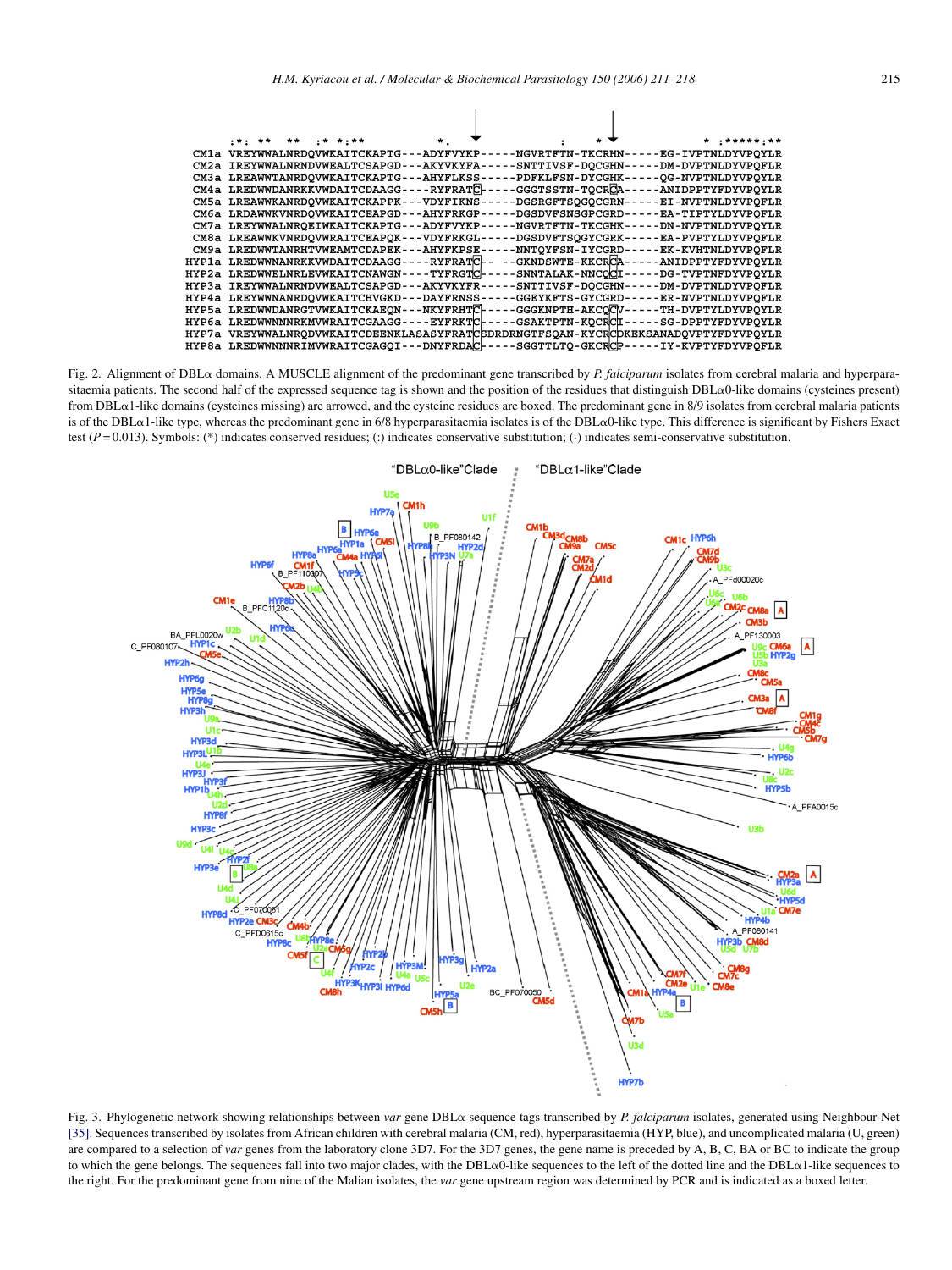$DBL\alpha$ 1-like (containing two cysteine residues in the expressed sequence tag) [\(Fig. 3\).](#page-4-0) A phylogenetic network containing the full repertoire of 3D7 *var* gene sequence tags plus the Malian sequences was also generated and gave the same separation into two distinct clades of  $DBL\alpha0$ -like and  $DBL\alpha1$ -like sequences (data not shown due to the complexity of the figure. This is available from the authors on request). Sequences from the cerebral malaria patients (red in [Fig. 3\) a](#page-4-0)re significantly concentrated into the "DBL $\alpha$ 1-like clade" ( $\chi^2$  = 12.72 on 1 d.f., *P* < 0.001), while sequences from the hyperparasitaemia patients (blue) are significantly concentrated in a "DBL $\alpha$ 0-like clade" ( $\chi^2$  = 5.6 on 1 d.f., *P* < 0.025). Sequences from the uncomplicated malaria patients (green) showed no bias in distribution between the two clades [\(Fig. 3\).](#page-4-0)

Further separation of the  $DBL\alpha$  expressed sequence tags into the six sequence groups recently proposed by Bull et al. [\[21\]](#page-7-0) did not reveal any further differences between the three disease categories (see [Supplementary material, Fig. S2\).](#page-6-0) Investigation of the *var* gene upstream regions for the predominant *var* gene from nine isolates showed that four field isolate *var* genes with  $DBL\alpha0$ -like domains had UpsB or UpsC upstream regions, whereas four out of five *var* genes with  $DBL\alpha$ 1-like domains had UpsA-type upstream regions and the fifth (Hyp4A) had an UpsB sequence linked to a hybrid  $DBL\alpha$ 0/ $\alpha$ 1 domain and was therefore a Group B/A *var* gene ([Fig. 3\).](#page-4-0)

#### **4. Discussion**

The major finding of this study is that *P. falciparum* isolates from Malian children with cerebral malaria (a virulent form of disease) predominantly transcribe *var* genes with  $DBL\alpha1$ like domains that are characteristic of Group A or B/A *var* genes, whereas isolates from patients with hyperparasitaemia (a non-virulent form of disease) predominantly transcribe *var* genes with  $DBL\alpha0$ -like domains. These results provide the first firm evidence from *P. falciparum* clinical isolates to support the hypothesis put forward previously that Group A *var* genes (which all have  $DBL\alpha1$  domains) could be implicated in the pathogenesis of severe malaria in African children [\[19\].](#page-7-0)

Previous studies on *var* gene transcription in clinical isolates have given conflicting results. A role for *var* genes with  $DBL\alpha$ 1-like domains in the multi-organ failure type of severe malaria that occurs in adults in low malaria transmission settings was suggested by a study of 10 Brazilian isolates [\[20\].](#page-7-0) A study in Papua New Guinea, however, showed upregulation of Group B *var* genes in clinical disease (severe and uncomplicated) compared to asymptomatic infections [\[22\]. T](#page-7-0)he "severe disease" patients in the Papua New Guinea study had a variety of different clinical syndromes, and strictly defined cerebral malaria (Blantyre coma score ≤2) was not included. A recent study from Tanzania also investigated a mixed group of severe malaria patients and found increased abundance of both Groups A and B *var* genes in severe compared to uncomplicated and asymptomatic malaria patients [\[23\].](#page-7-0) Analysis of a sub-group of seven patients with neurological alterations (Blantyre coma score <3, therefore this group does not fulfill a strict definition of cerebral malaria) did suggest a trend towards increased abundance of Group A *var* genes, but this was not statistically significant [\[23\].](#page-7-0) A study of sequence diversity in Kenyan field isolates did not find any association between *var* gene group and disease manifestation, however only six isolates from assorted severe malaria patients were studied, only one of whom had cerebral malaria [\[21\]. A](#page-7-0)s pointed out previously, severe malaria is a heterogeneous group of syndromes that may have different underlying pathogenic mechanisms, therefore strict definitions of disease are essential in studies addressing malaria pathogenesis [\[24\].](#page-7-0) Appropriate controls groups with equivalent parasite burdens are also required [\[24,25\], a](#page-7-0)nd the study reported here is the first to investigate *var* gene transcription using isolates from non-severe hyperparasitaemia patients as a control group rather than uncomplicated malaria patients with low parasite burdens. Although it remains possible that there are genuine geographical differences in the relationship between *var* gene transcription and disease severity, we suggest that the reason why a clear pattern emerged from the current study, even though the sample numbers are not large, is because a strictly defined severe disease syndrome (cerebral malaria) was investigated and a non-severe malaria control group with equivalent parasite burdens (hyperparasitaemia) was used.

We also investigated *var* gene transcription in parasite isolates from children with uncomplicated malaria and lower parasite burdens that are equivalent to the control groups used in previous studies [\[20–23\].](#page-7-0) Isolates from these patients showed a mixed pattern of *var* gene transcription with four out of nine isolates transcribing mostly  $DBL\alpha$ 1-like *var* genes, while five out of nine isolates transcribed mostly  $DBL\alpha$ 0-like var genes [\(Figs. 1 and 3](#page-3-0) and [Fig. S2\).](#page-6-0) This is consistent with the idea that non-hyperparasitaemic uncomplicated malaria represents an earlier stage in the natural history or pathogenesis pathway of a malaria infection. At this stage, the host–parasite process has progressed beyond asymptomatic infection and produced symptoms, but it may yet diverge along several possible pathways ranging from spontaneous resolution to hyperparasitaemia, cerebral malaria, other severe syndromes, and death. Our data support the hypothesis that parasites expressing  $DBL\alpha1$ -like *var* genes influence the direction of the disease process toward cerebral malaria, presumably increasing the predilection for parasites to sequester and cause microvascular obstruction in the brain. Other factors are likely to influence this process including host genotype [\[39\],](#page-7-0) and it is possible that parasite isolates transcribing "cerebral malaria-type" DBα1-like *var* genes may fail to cause severe disease in some children because of host genetic polymorphisms that can modify parasite virulence phenotypes [\[40\].](#page-7-0)

This study and previous similar investigations [\[20–23\]](#page-7-0) use peripheral blood samples to examine *P. falciparum var* gene transcription profiles in clinical isolates. One unusual feature of malaria infection is that only immature ring stage parasites are found in the peripheral blood, whereas the mature blood stage parasites (pigmented trophozoites and schizonts) are sequestered in the microvasculature [\[3\].](#page-6-0) Therefore it is a major concern in studies of this type whether the parasites in the peripheral blood adequately represent the sequestered population. Ideally studies aimed at examining the relationship between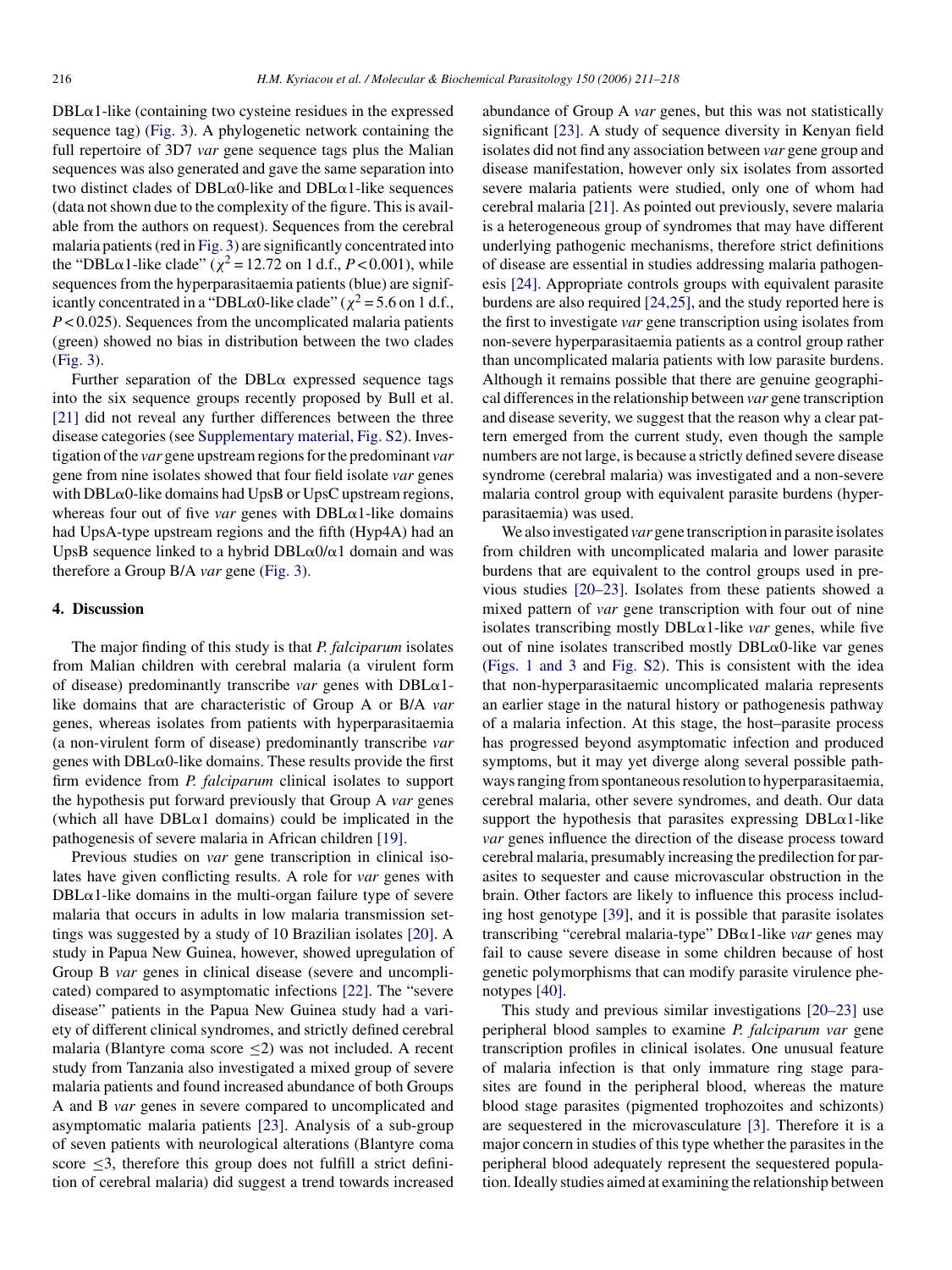<span id="page-6-0"></span>*var* gene transcription and particular disease syndromes would examine sequestered parasites, however, these are only accessible in post-mortem samples making such studies technically and ethically difficult. Two recent studies from Malawi suggest that the dominant parasite genotypes of sequestered parasites are usually the same as those in the peripheral blood [\[41\],](#page-7-0) and that parasite genotypes in cerebral malaria patients are homogeneously distributed throughout the body (i.e. distinct genotypes are not sequestered in the brain compared to elsewhere in the body or the peripheral blood) [\[42\]. A](#page-7-0)lthough these studies do not shed light upon the question of whether the *var* gene profile of peripheral blood parasites reflects that of sequestered ones, they are consistent with the possibility that the peripheral blood population could adequately reflect the sequestered parasite mass. Any difference in *var* gene transcription between peripheral and sequestered parasite populations would be likely to confound a clear picture of the relationship between *var* genes and disease syndromes. The fact that such a clear pattern of *var* gene transcription in isolates from cerebral malaria patients compared to hyperparasitaemia patients did emerge from this study suggests that such a confounding effect is not a major problem.

Can the differing virulence-associations of the  $DBL\alpha1$ -like *var* genes compared to the DBLα0-like *var* genes shown in this study be explained by the known functions of the different *var* gene groups? The only adhesion phenotype currently ascribed to the DBLα1 domain of some Group A or B/A *var* genes is binding to complement receptor 1 on uninfected erythrocytes to form rosettes ([\[17,18\]](#page-7-0) and J.A. Rowe unpublished data). The field isolate data reported here along with two previous studies [\[21,22\]](#page-7-0) supports a link between the transcription of *var* genes with  $DBL\alpha$ 1-like domains and high rosette frequencies. Rosetting is a parasite virulence-associated phenotype [\[15,16\]](#page-7-0) that is thought to contribute to malaria pathogenesis by enhancing sequestration and microvascular obstruction [\[43\].](#page-7-0) The function of rosetting is unknown, but it may be an immune evasion mechanism that promotes parasite growth and survival leading to rapid high parasitaemia *in vivo* [\[44\]. W](#page-7-0)hether *var* genes containing  $DBL\alpha$ 1-like domains mediate other binding phenotypes, in addition to rosetting, that promote virulence is unknown, and is an important question requiring further research.

 $Var$  genes encoding PfEMP1 variants with  $DBL\alpha$ 0 domains (i.e. Group B, C, B/C and some B/A *var* genes), on the other hand, have been shown to bind to the endothelial receptor CD36 [\[11\],](#page-7-0) and this interaction is believed to lead to the sequestration of infected erythrocytes in non-vital tissues [\[45\]](#page-7-0) (away from brain endothelium, which does not express CD36 [\[46\]\).](#page-7-0) Our finding that *var* genes with  $DBL\alpha$ 0-like domains are predominantly transcribed in non-virulent infections is consistent with this hypothesis. In addition, binding of infected erythrocytes to CD36 on dendritic cells leads to inhibition of dendritic cell maturation and impairment of host immune-responsiveness [\[47\].](#page-7-0) This immuno-modulatory effect of Group B and C *var* genes could contribute to the lower virulence of malaria in the hyperparasitaemia patients if, as has been suggested previously, immuno-pathology contributes to the pathogenesis of severe malaria [\[48\].](#page-7-0) Parasites from hyperparasitaemia patients have also been shown to have lower *in vitro* multiplication rates than

parasites from patients in other disease categories [\[49\],](#page-7-0) which could also contribute to the lower virulence of these infections.

In conclusion, we have shown that *var* genes with  $DBL\alpha1$ like domains (characteristic of Group A and some B/A *var* genes) are predominantly transcribed in *P. falciparum* isolates from Malian cerebral malaria patients, whereas *var* genes with  $DBL<sub>\alpha</sub>0$ -like domains are predominantly transcribed in isolates from patients with a non-virulent form of disease (hyperparasitaemia). These findings suggest fundamental differences in the roles played by the different *var* genes groups in host–parasite interaction that could be related to the contrasting cytoadhesive and immuno-modulatory functions of the *var* gene groups. Further research is required to examine the disease-associations, functions and diversity of *var* gene subsets in different geographical areas, and we emphasise the importance of strict clinical definitions and appropriate control groups in future work.

## **Acknowledgements**

We are grateful to Sue Kyes, Andrew Read and Brian Charles worth for comments on the manuscript and to the Bandiagara Malaria Project Team and the patients and their guardians for participation in the study. We are also grateful to Martin Jones for bioinformatics advice. This work was supported by the Wellcome Trust (Ph.D. studentship to H.M.K. and Senior Research Fellowship to J.A.R., grant number 067431), the NERC (research grants to G.N.S., and a Ph.D. studentship to R.J.C.), the National Institutes of Health (contract no. N01-AI-85346) and the Fogarty International Center (training grant no. D43TW001589).

### **Appendix A. Supplementary data**

Supplementary data associated with this article can be found, in the online version, at [doi:10.1016/j.molbiopara.2006.08.005](http://dx.doi.org/10.1016/j.molbiopara.2006.08.005).

#### **References**

- [1] Breman JG. The ears of the hippopotamus: manifestations, determinants, and estimates of the malaria burden. Am J Trop Med Hyg 2001;64:1–11.
- [2] Marsh K, Forster D, Waruiru C, et al. Indicators of life-threatening malaria in African children. New Eng J Med 1995;332:1399–404.
- [3] Miller LH, Baruch DI, Marsh K, Doumbo OK. The pathogenic basis of malaria. Nature 2002;415:673–9.
- [4] Bull PC, Kortok M, Kai O, et al. *Plasmodium falciparum*-infected erythrocytes: agglutination by diverse Kenyan plasma is associated with severe disease and young host age. J Infect Dis 2000;182:252–9.
- [5] Nielsen MA, Staalsoe T, Kurtzhals JA, et al. *Plasmodium falciparum* variant surface antigen expression varies between isolates causing severe and nonsevere malaria and is modified by acquired immunity. J Immunol 2002;168:3444–50.
- [6] Smith JD, Chitnis CE, Craig AG, et al. Switches in expression of *Plasmodium falciparum var* genes correlate with changes in antigenic and cytoadherent phenotypes of infected erythrocytes. Cell 1995;82:101–10.
- [7] Su X-Z, Heatwole VM, Wertheimer SP, et al. A large and diverse family gene family (*var*) encodes 200–350 kDa proteins implicated in the antigenic variation and cytoadherence of *Plasmodium falciparum*-infected erythocytes. Cell 1995;82:89–99.
- [8] Gardner MJ, Hall N, Fung E, et al. Genome sequence of the human malaria parasite *Plasmodium falciparum*. Nature 2002;419:498–511.